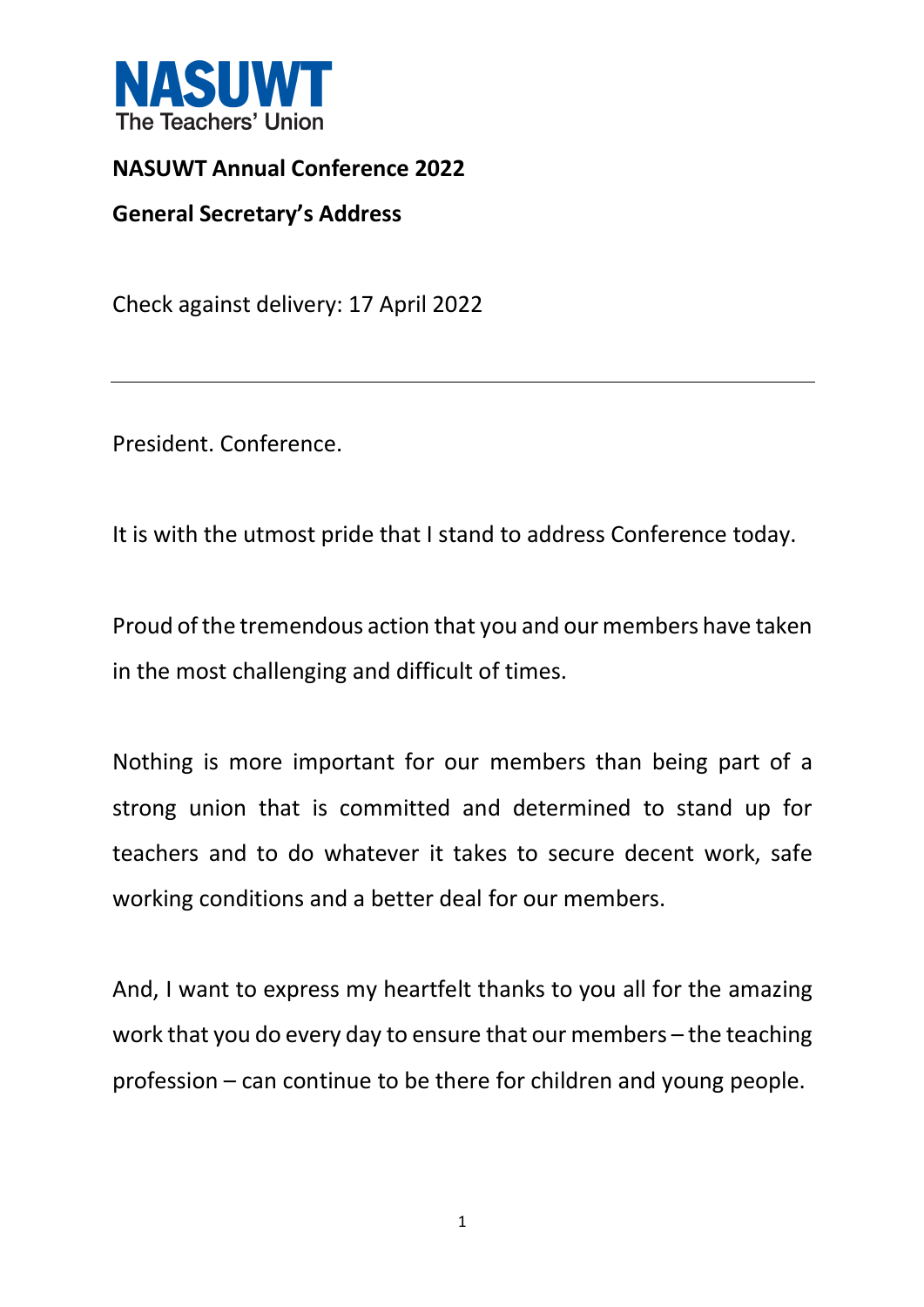

No one should be in any doubt that it is our trade union action, the work that our lay representatives and staff give tirelessly each and every day, that secures the working conditions that enable teachers to put children first and that let teachers teach.

The progress we make is down to every action you take. Thank you.

## **We stand together - the voice of the teaching profession**

And today we stand united with our fellow trade unionists from around the world – united in our shared determination to speak out against injustice and to stand up for the rights of working people.

We are proud that our colleagues around the world are here standing with us – as we stand with you.

You remind us every day what it means to fight for freedom, for human rights and for the rights of teachers.

And, I know that colleagues here today will also join me in showing our solidarity with our trade union sisters and brothers in Ukraine and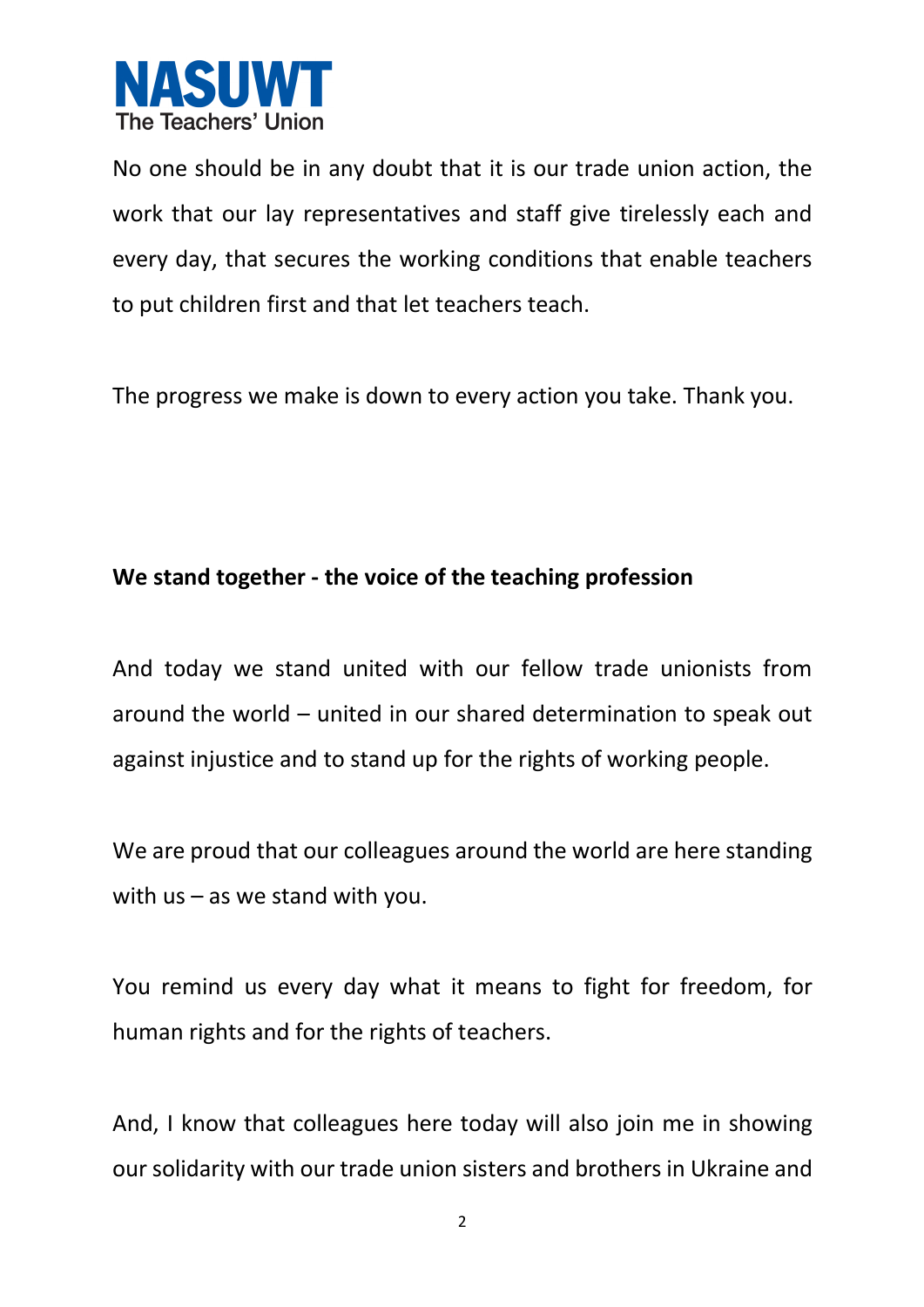

around the world who are working for peace and security and for the rights of children and young people

We stand united in our conviction that education is the most powerful weapon in the fight for peace.

And, we reaffirm our determination to end the unjust treatment of children, teachers and others who have been forcibly displaced as a result of violence and war.

Those fleeing war and persecution around the world should know that in the UK, we stand with them.

So, we call on the Government once again to do better: stop demonising migrants and refugees, respect international human rights, scrap the discriminatory and divisive Nationality and Borders Bill, and follow the lead of other countries in welcoming refugees and those seeking asylum and treat them with dignity.

**Conference - our fight for education and for the rights of working people begins right here right now.**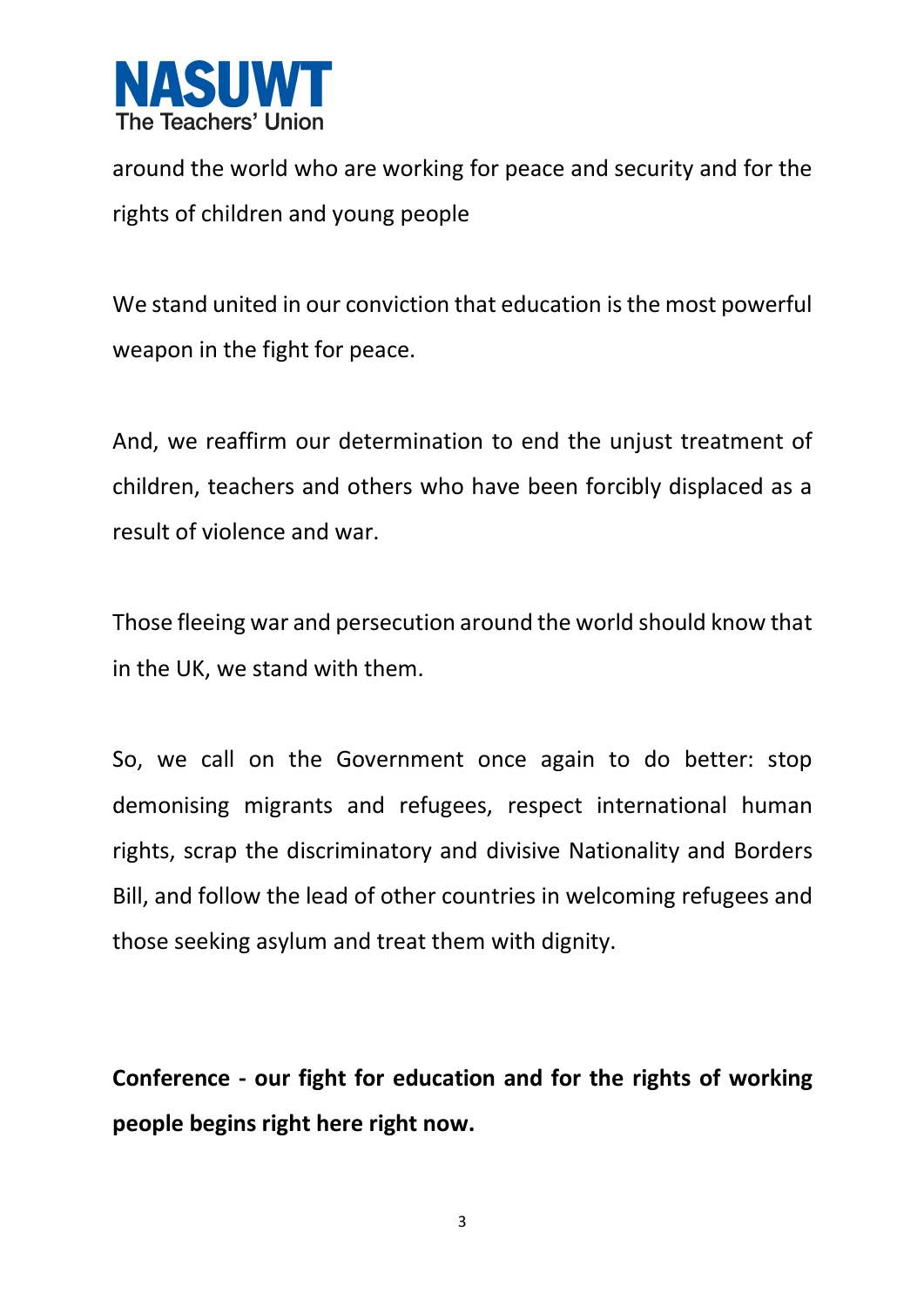

It starts with the priorities that you are setting for us this weekend – on workload, pay, the wellbeing of teachers and pupils, and on equalities – and the fight against racism and misogyny.

Together, we will take forward the Campaign Plan from this Conference into workplaces – into our local associations, regions and nationally – to secure a better deal for teachers

We will stand up for equality and fairness at work.

And, we will take on bad employers

Employers who believe they can get away with playing fast and loose with our members' terms and conditions of service

Employers who fail to uphold the standards we should expect

Bad bosses who believe it's OK to threaten teachers with the sack in order to drive down their wages and living standards

Independent school employers – and the growing list of shame that in the last few months has included the Girls Day School Trust at Bromley High School, Norwich High School for Girls, Oxford High School and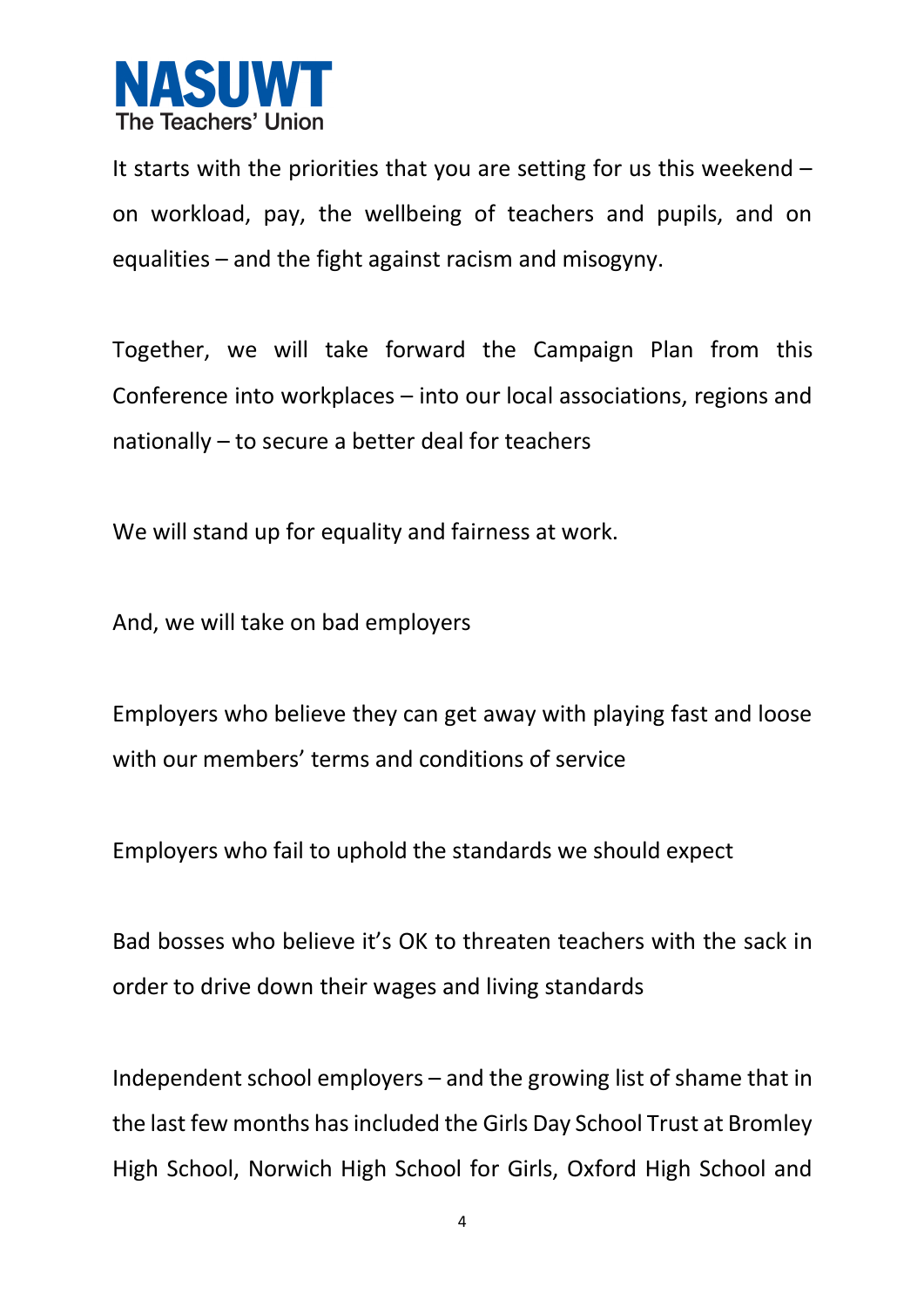

Newcastle High School for Girls; and other employers including the Loughborough Foundation, the Ipswich School, Packwood Haugh in Shropshire, Prior's Field in Surrey, St Francis School in Wiltshire, Mount Kelly in Devon, Abbotts Hill in Hertfordshire, Forest School in London, King Edward VI Hampshire, Pocklington School in East Yorkshire

Schools the length and breadth of the country vying to strip teachers of their pension rights, without the slightest justification for doing so.

Treating teachers with contempt, intimidation and the threat of fire and rehire

So, we, today, applaud our independent school members who have taken a stand, fought back and won

Often, keeping their pension rights and also winning the right to collective bargaining on our members' terms and conditions.

And, I want to be clear with all teachers in independent schools – the NASUWT is on your side.

We have asked the DfE to: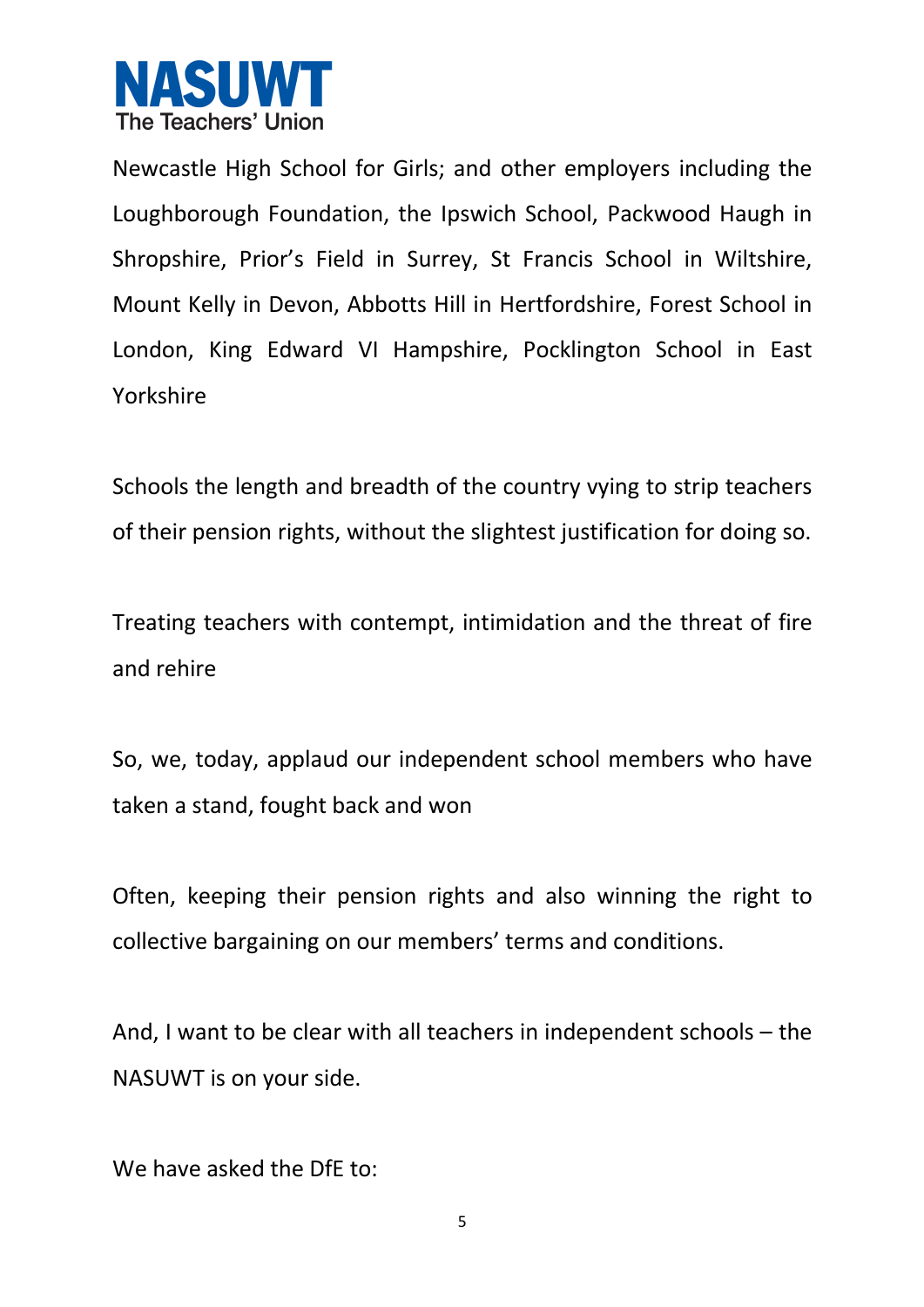

- issue guidance to schools advising against the use of dismissal and re-engagement
- ensure that HR and legal advisors to schools apply the existing framework of guidance from ACAS on good employment practice
- to insist that school and college employers engage meaningfully in consultation with employees and engage in negotiation with trade unions representatives in accordance with ACAS guidance
- remind education employers of their statutory responsibilities under the Equality Act
- publish information on those school and college employers where dismissal and re-engagement has been used.

But, Ministers have refused to do any of this.

It's not good enough for Boris Johnson to say that the use of fire and rehire is unacceptable - whether in independent schools or the shameful actions by bosses at P&O Ferries.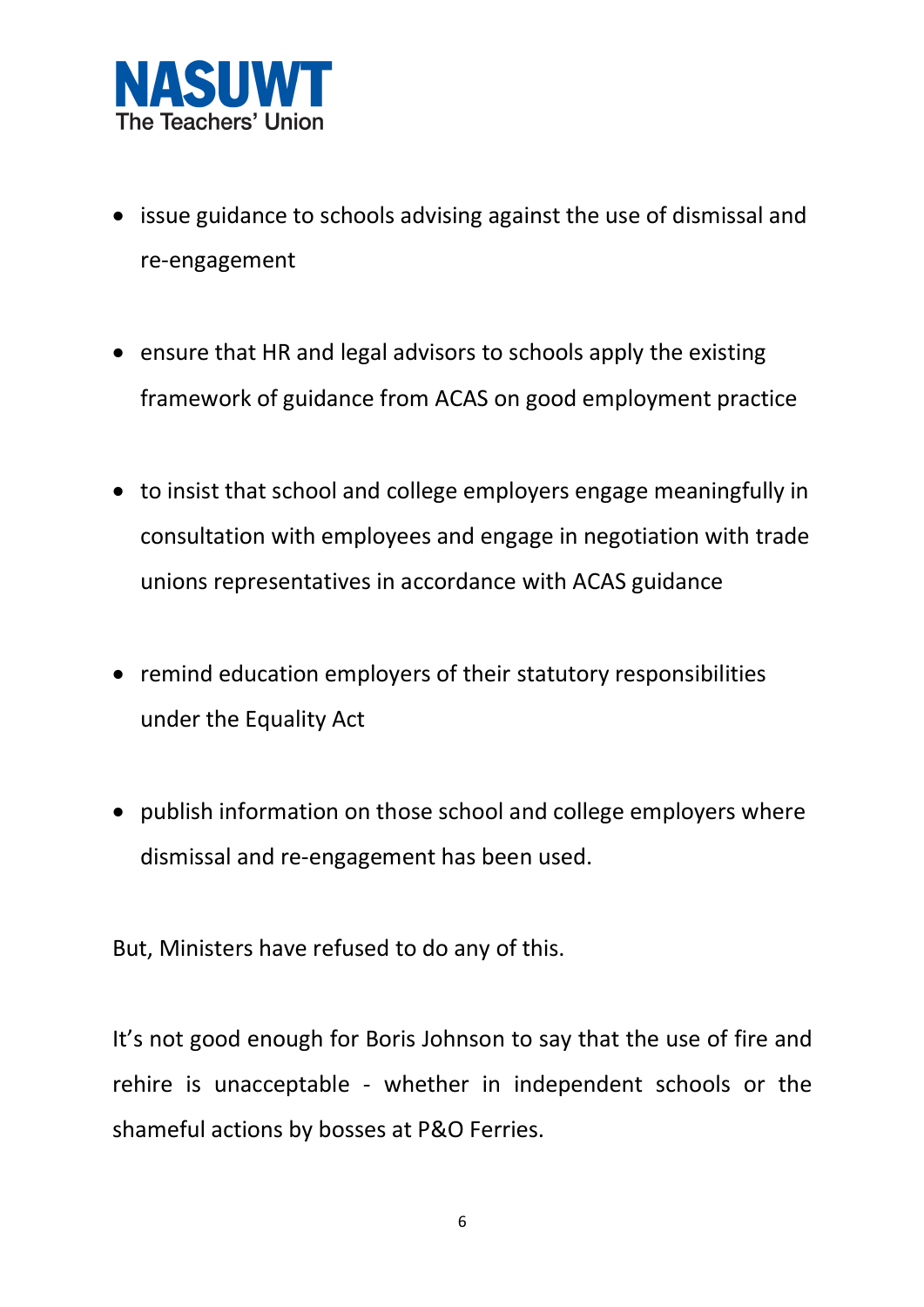

The Prime Minister should do something or get off the pot.

Come forward with the Employment Bill he promised – level up by providing a level playing field for workers, and take action to stop bad bosses who think they can act with impunity.

And, once again we ask the Independent Schools Council to demonstrate its integrity – to work with us to deal with the problem of 'gun to the head' employment practices used by their members which are damaging teacher morale and children's education.

But, if they won't, and if these schools continue their shoddy treatment of the workforce, then the public seriously needs to question whether these schools should continue to benefit from public contracts or tax subsidies.

**The events of the last two years have turbo-charged the pressures on teachers and headteachers.**

But, if the latest Schools White Paper and the SEND Green Paper are anything to go by  $-$  it's clear that the Westminster Government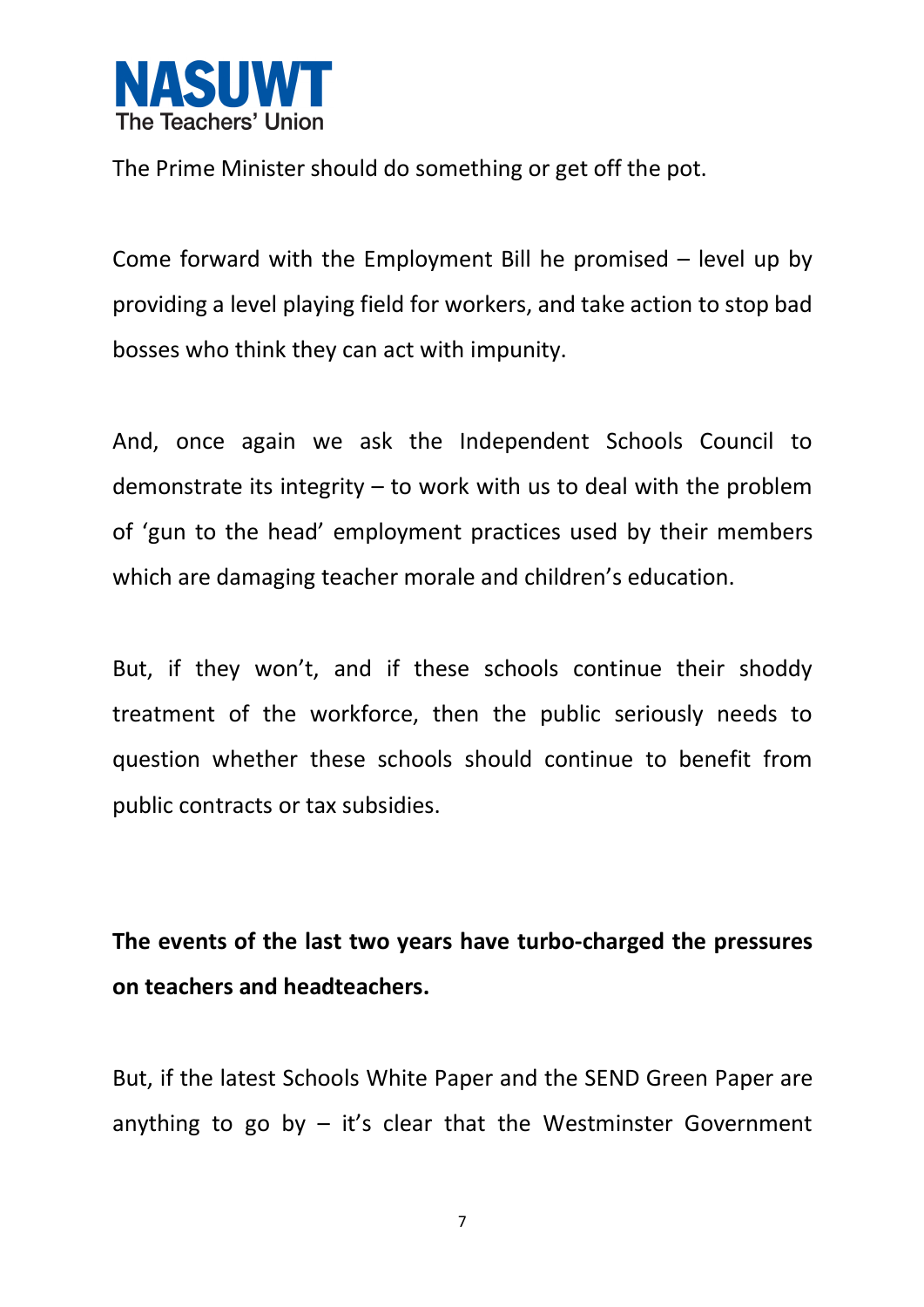

continues to expect teachers and headteachers to deliver more with less.

In Wales, we have the First Minister publicly committing to extending the school day and to radical changes to the school year – but he's been silent on the question of whether he will end the wasteful system of LMS and deliver the additional investment that is urgently needed to lift Wales from the bottom of the UK's league table of education funding per pupil.

Mark Drakeford, if you're listening - hands off our members' holidays; think twice before you ask the profession to do more for nothing, and show us that Labour in Wales can do better.

In Scotland, we've seen months and months of dither and delay over the teachers' pay award. The outcome, which our members led the way in firmly rejecting, was another slap in the face for teachers.

No justification and no excuses.

We will call time on the negotiating machinery if it fails once again to deliver for our members.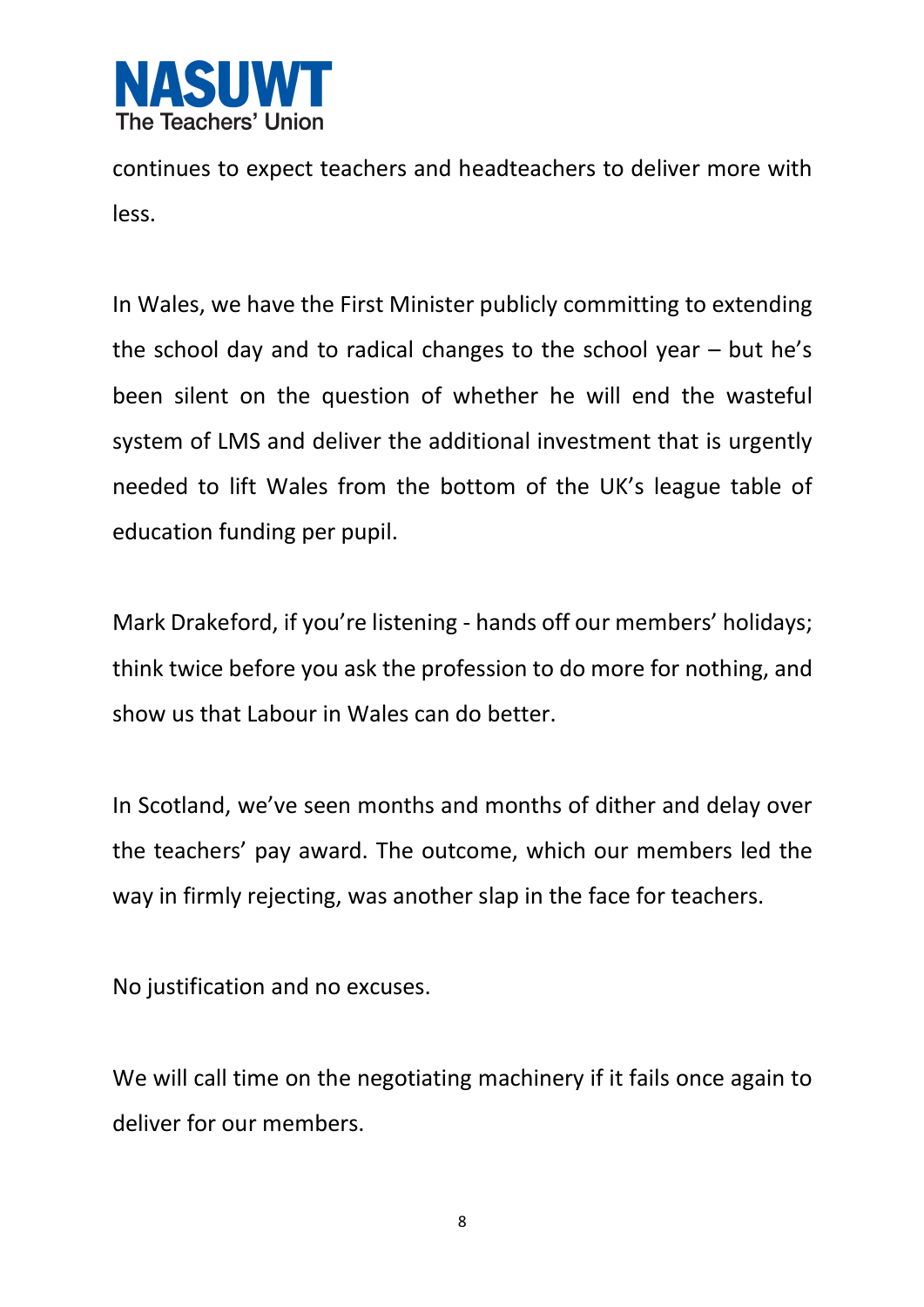

Together if we can, but alone if we must.

And, in Northern Ireland, where we are just days away from elections to the Assembly, the Minister has reneged on her agreement with unions over pay and workload – forcing us to ballot our members for industrial action across all schools in Northern Ireland commencing this summer.

If Michelle McIlveen is relying on the elections on 5 May to get her out of a hole – she should think again.

Because, our members in Northern Ireland, as in the Isle of Man, are now set to deliver a clear vote for industrial action.

Ministers should be clear that we are not going away. We have proven, time and again, that we can deliver action for our members.

United we must stand, colleagues.

**Whilst Ministers broke the rules, throughout the pandemic our members worked around the clock**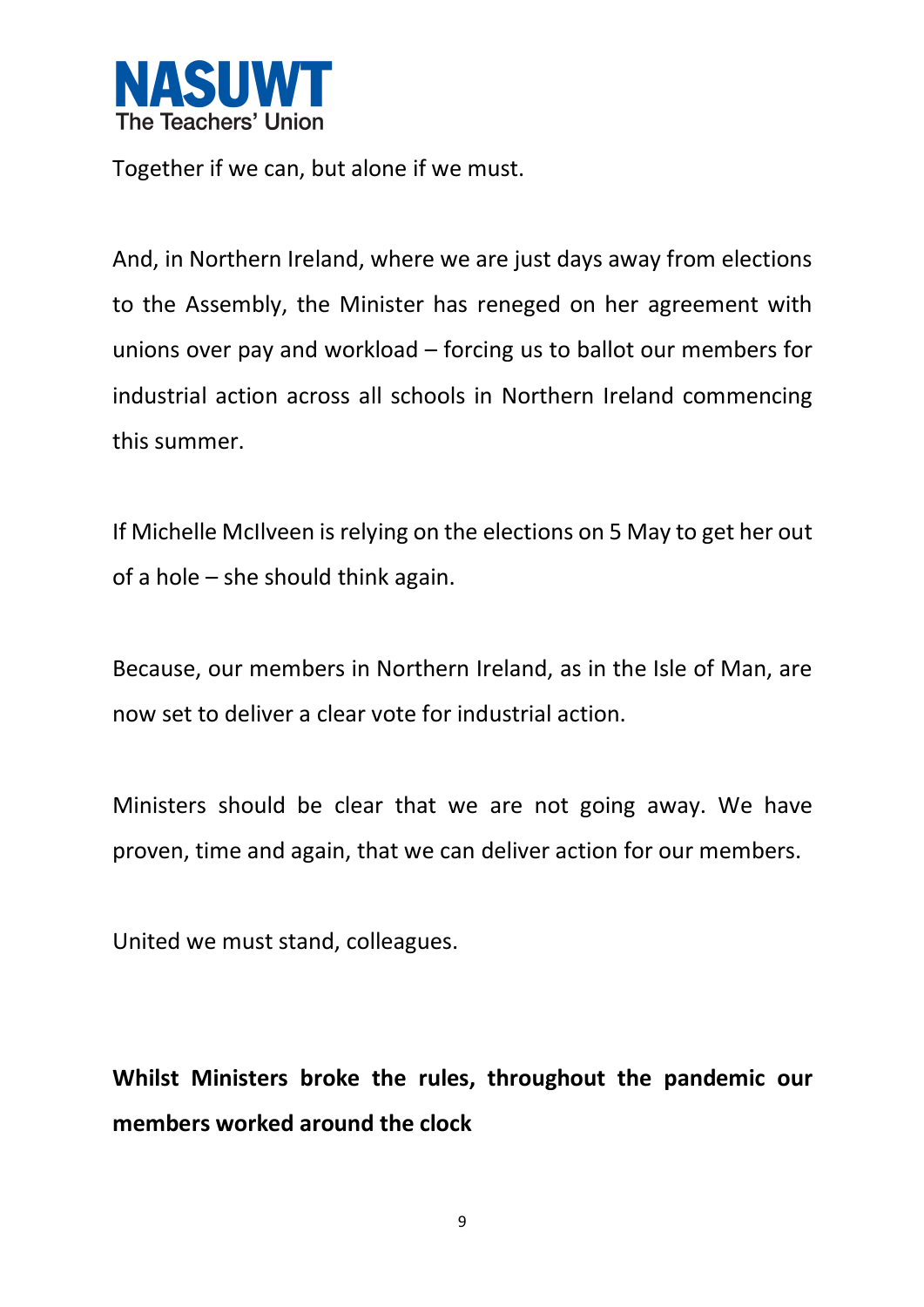

And, I would be more than happy to take one for the team by meeting with Michael Fabricant – any time, any place anywhere

How dare he suggest that teachers spent their time drinking and socialising during lockdown?!

His is meant to be the party of law and order

But his privileged pals were happy to party whilst the rest of us obeyed the law.

Mr Fabricant is the latest Conservative MP willing to act as a lightning rod to detract attention from the Prime Minister's antics.

And, from the comments I've read on social media, I know where many would like to stick that lightening rod!

He should apologise immediately to the profession.

Stop attacking our teachers and our nurses who put their lives on the line whilst those in Number 10 and Number 11 Downing Street put themselves first.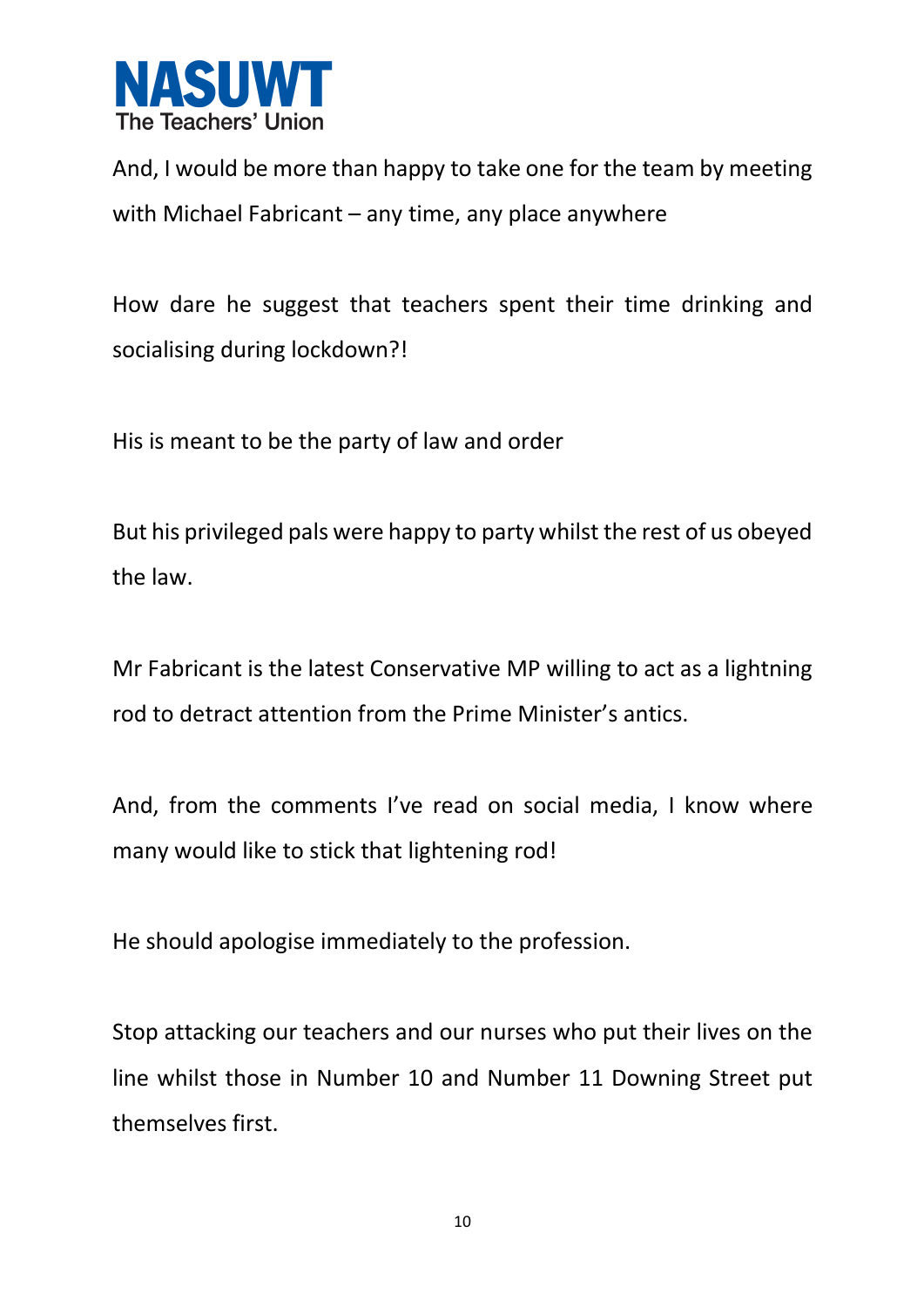

And, if his party can't lead by example, then it's clear they aren't fit to lead the country.

But, colleagues, I say this – of course we should be angry about those who try to denigrate teachers, but we and our members must also use every opportunity to demonstrate that anger and to demand better.

To demand:

- A Government that is on the side of teachers
- A contractual working time limit for teachers that will be enforced
- The right for teachers to switch off and disconnect from work at the end of the day and at weekends
- Trust for teacher professionalism and ending the culture of micromanagement and surveillance
- Ending the licence to bully, discriminate and abuse teachers and scrapping the link between teacher performance and pay
- A real pay rise for every teacher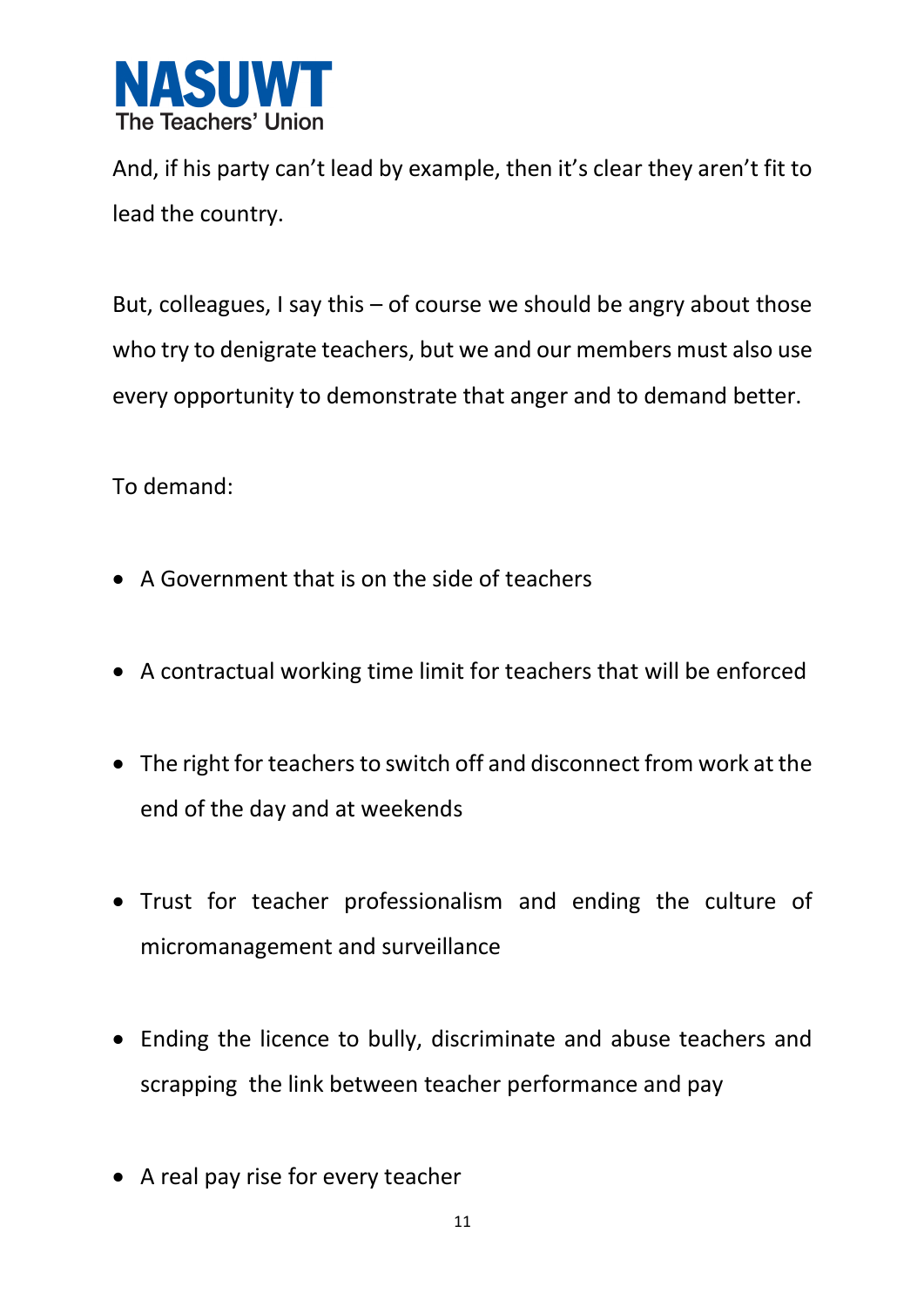

- Respect, security and dignity at work
- The ending of fire and rehire
- Banning of zero hours contracts
- Decent sick pay rights for all
- An end to racism and all forms of discrimination at work
- More help for families struggling with the cost of living crisis

**You know, it's a pity the Education Secretary has chosen not to be with teachers at our Conference today**

If you're listening, Nadhim - we heard your video message

But, you need to understand that it's not more training that teachers need – the quality of our teachers isn't the problem

Your Government is the problem.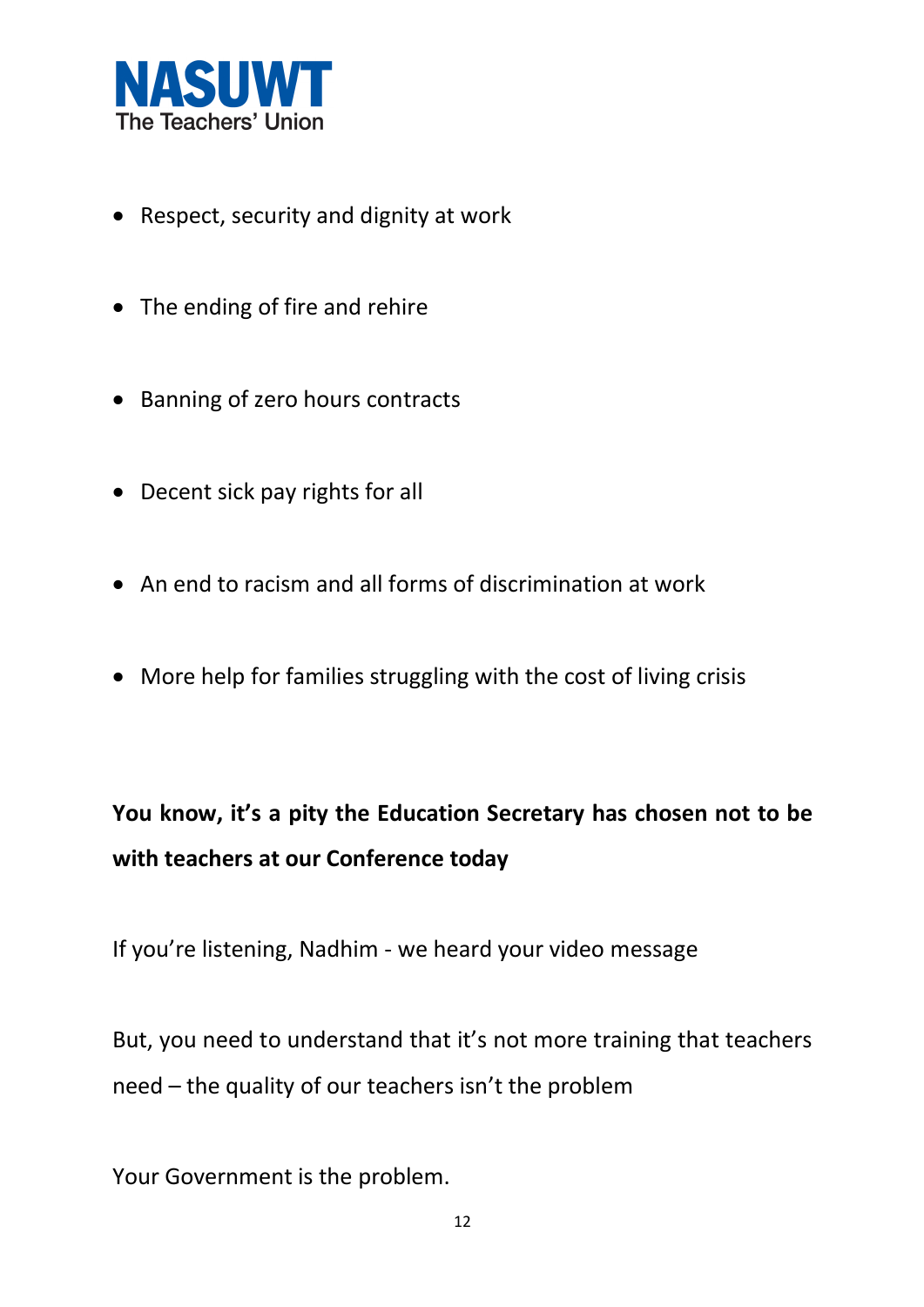

Under this Government, teachers have seen – not only in the last 2 years – but over the last 12 years, the education system they prize and cherish undermined to its very foundations.

**The government's record is one of siding with callous and greedy employers instead of acting in the best interests of children's education.**

The recent House of Commons Public Accounts Committee report gives a damning indictment of the Government's record.

It found that after 12 long years, the Government is still continuing to play a lottery with children's education.

Wasting millions in propping up failing academy trusts.

And, still, refusing to require academy trusts to be properly inspected

In 2019/20, the DfE gave away  $E31$  million to 81 academy trusts  $$ writing off millions of pounds of unrecoverable debts arising from incompetent management within these trusts.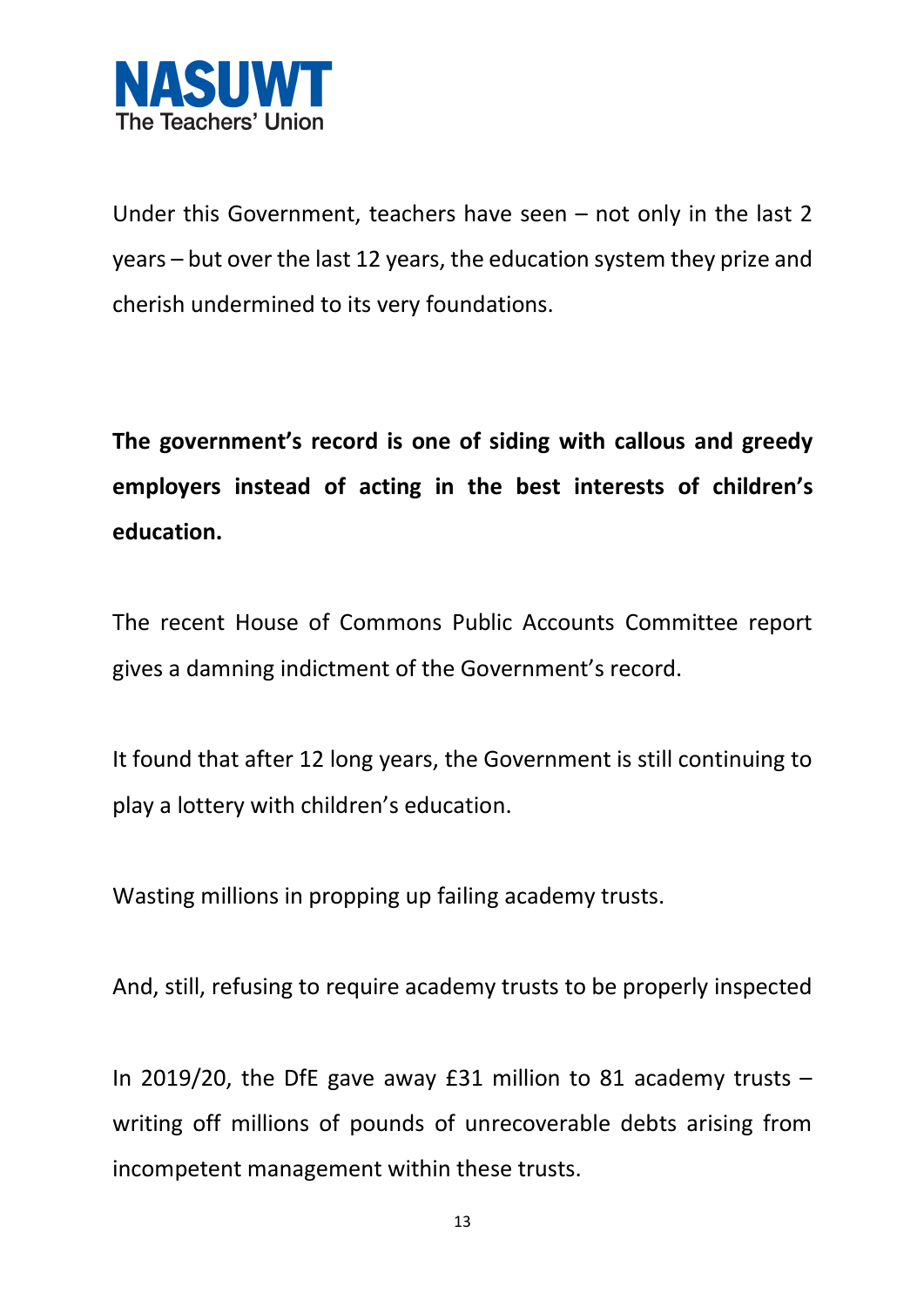

These are Trusts that are not fit to do the job.

But, rather than rooting out this incompetence, these Trust leaders have been allowed to help themselves

The problem is getting worse rather than better.

As classroom teachers' salaries have been cut, the number of academy trusts paying at least one individual above £150,000 increased by 71% in just one year.

Now, Ministers say they want a school system based on fewer, stronger Trusts.

But, the Government is still failing to take the action needed to properly regulate these Trusts and ensure they act in the public interest rather than their own self-interest

We have told the Government what they need to do.

Call time on those Trust boards and supply agencies who are on the take and who believe they can get away with it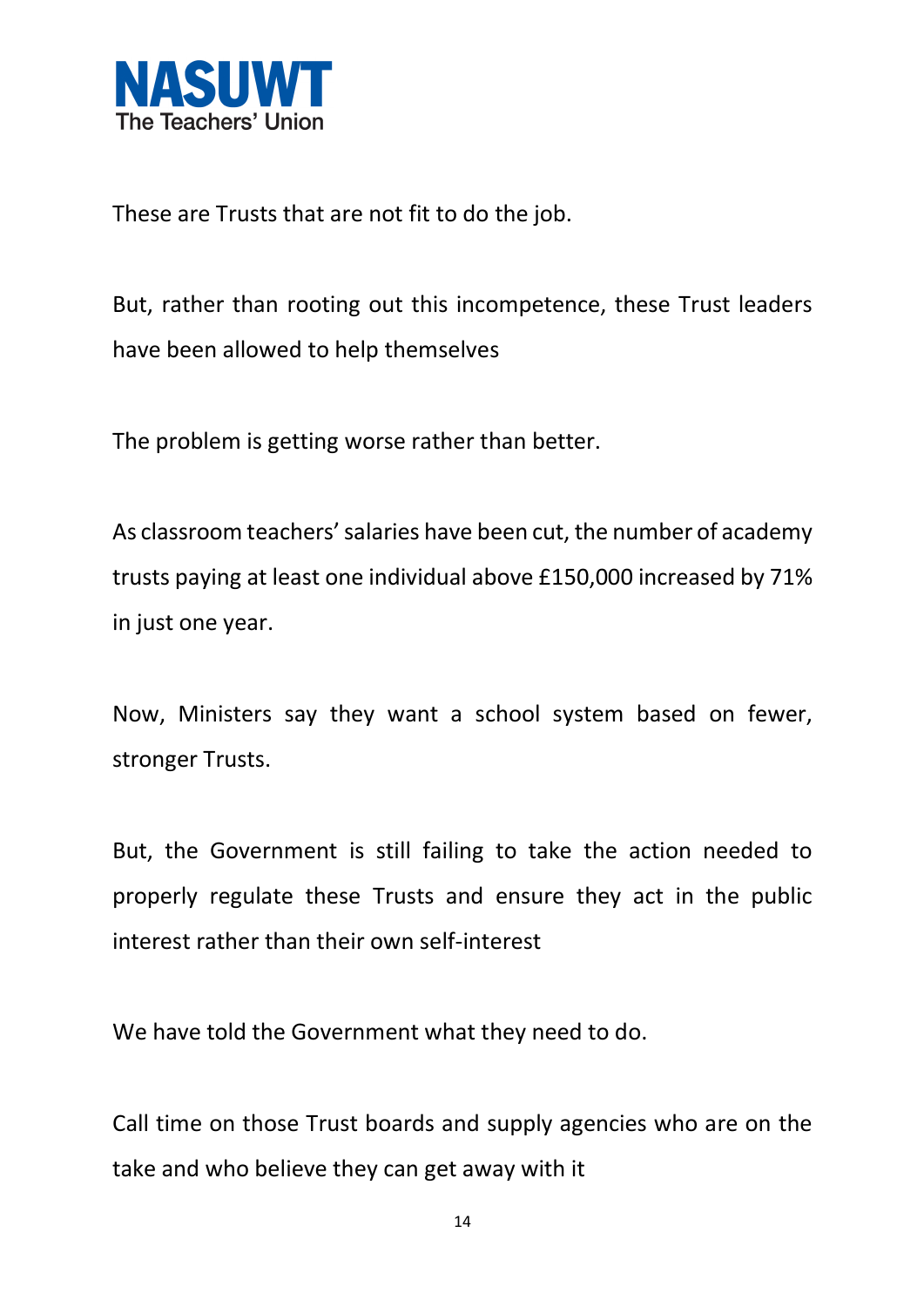

Name, shame and regulate  $-$  including by requiring the salaries and benefits received by all leaders and trustees of Academies to be published to parents and on the public record.

Do what it takes to ensure that every pound - every penny - of public money is used to keep children safe, to ensure we have the teachers we need, and to ensure that no child is left behind.

The Prime Minister says he wants to build back better.

The government talks about levelling up.

But, the reality is they think that they can get away with delivering education recovery on the cheap, without the substantial investment their own Education Recovery Commissioner said was needed.

Despite their promises to protect education spending, in the last decade, education spending has fallen by 10%.

Last month, the Chancellor's spring statement signalled yet more pressure to come on public spending right across the UK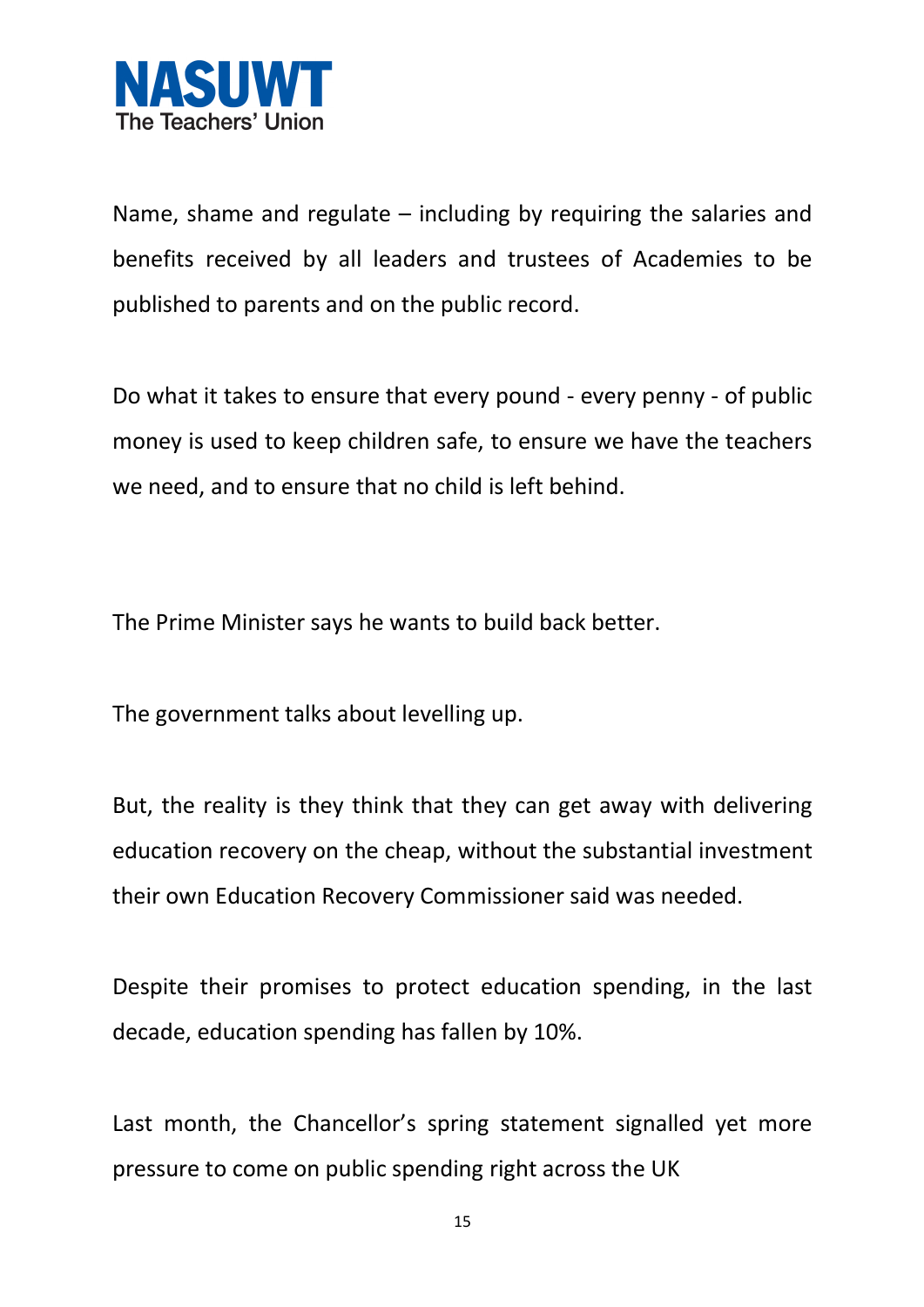

This isn't building back better.

This isn't levelling up.

Conference - we need a better deal that works for all children and young people

We need real terms investment in education and in the teaching profession.

And, we need a better deal for all teachers.

Because, you can't build a great education system without teachers.

But, the reality is that Ministers are presiding over a system where teachers and headteachers are at breaking point.

Ministers know it but they are failing to deal with it.

Already, 1 in 3 student teachers choose not to enter the profession after they have qualified because of the stress of the job.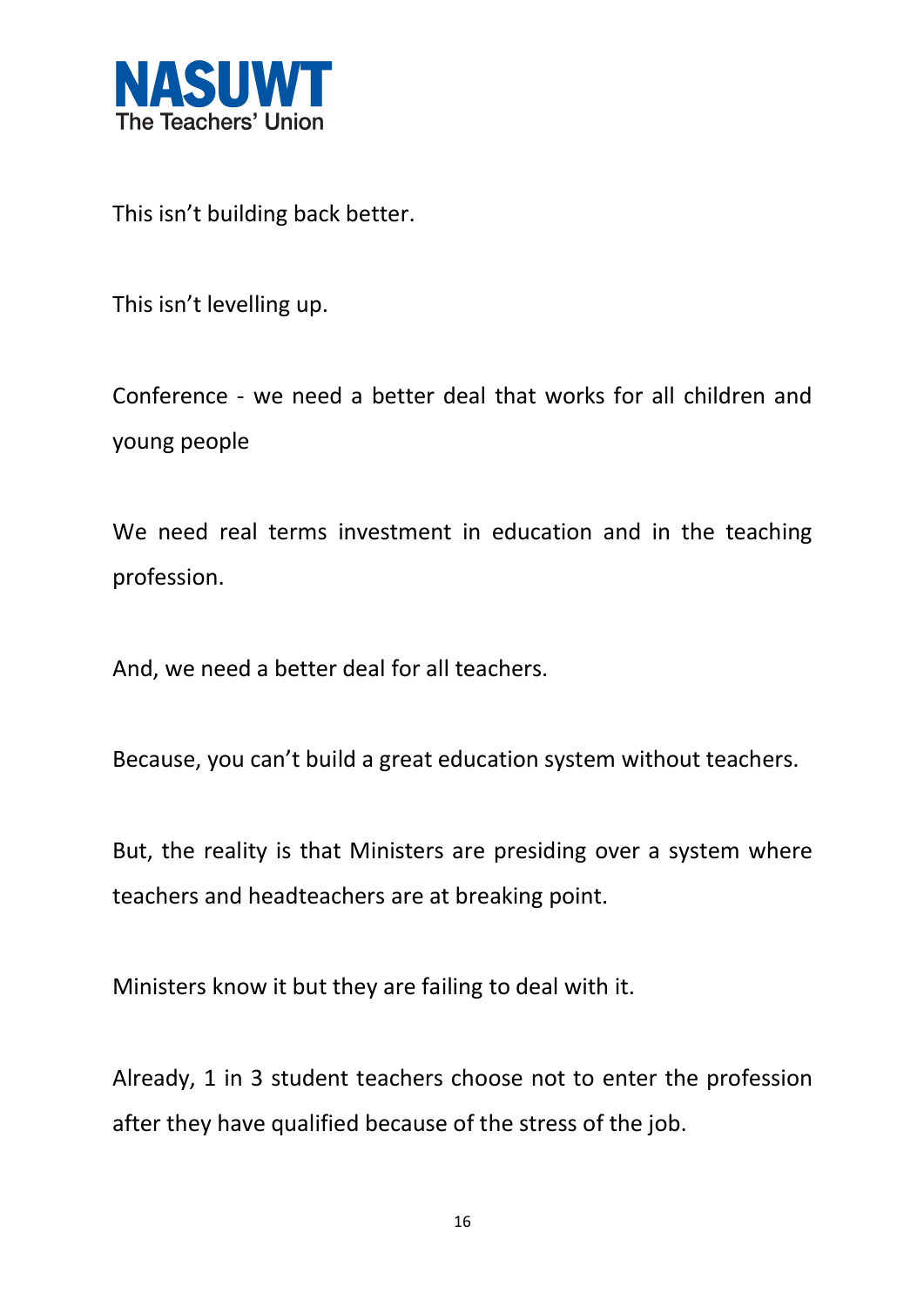

40% of new teachers leave within 5 years.

The latest data from our own longitudinal 'Big Question' survey found that two-thirds of teachers are seriously considering quitting the profession – citing workload, wellbeing and pay as key reasons.

More and more teachers are bringing forward their plans for retirement.

The Government is fiddling in the wake of an epic recruitment and retention crisis and a crisis in relation to leadership succession – more headteachers leaving and fewer and fewer teachers wanting to take their place.

91% of teachers report that their job has adversely impacted their mental health in the last 12 months

3% - 20,000 teachers - have self-harmed and are experiencing a severe mental health crisis because of the job.

In addition, we have the problem of Long Covid - a "ticking timebomb" in our schools.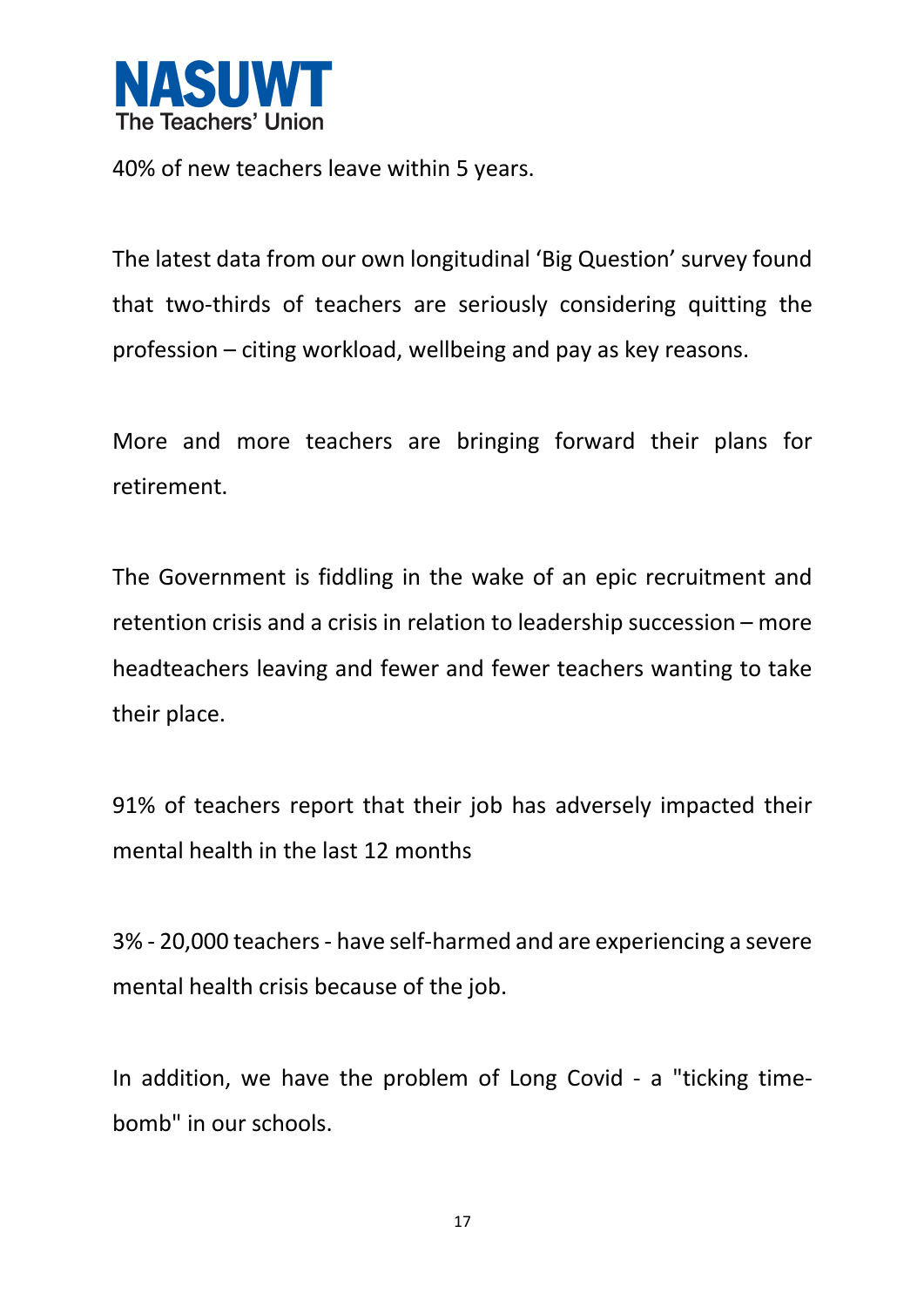

And, regardless of what the Prime Minister tries to claim, the pandemic is still with us – continuing to disrupt children's education because of the Government's business as usual approach

One in 10 teachers are off work due to Covid

Our latest survey found half of teachers – often triple-jabbed reporting they had caught Covid last term

And, we're hearing of many teachers getting Covid not just once, but multiple times as they face workplaces with few if any Covid safety measures in place and no access to free tests.

And, according to the Office for National Statistics, Long Covid has increased fastest among teachers and education staff compared with other professions.

60% of teachers say they are bullied to return to work when they are ill.

Older teachers, disabled teachers threatened disproportionately with capability and disciplinary procedures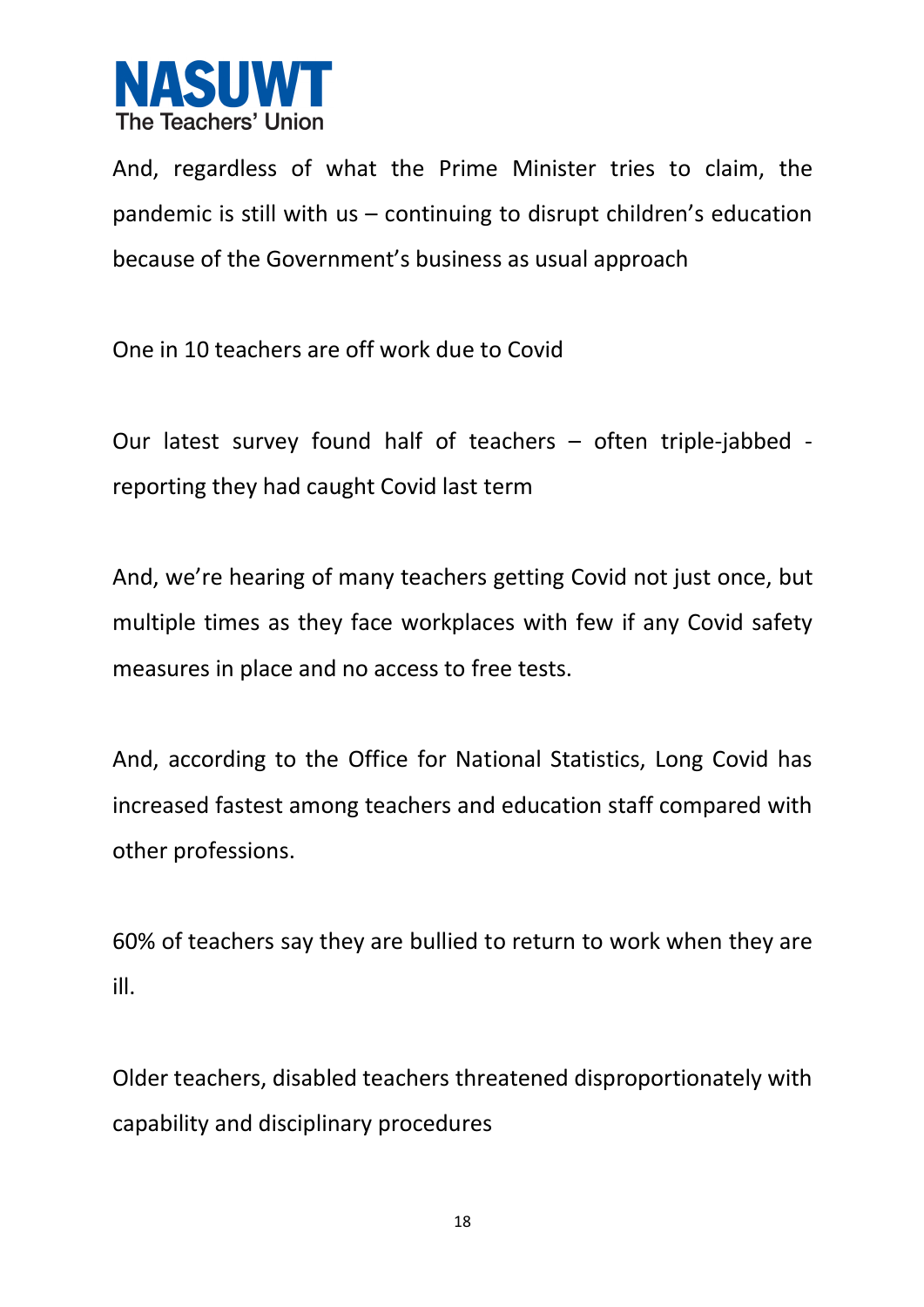

Ministers need to understand that this is not how to treat a profession that we profess to value.

The charity, Education Support, found that three-quarters of school staff reported behavioural, physical or psychological symptoms due to work

And, analysis suggests that 11% of these teachers say they have felt suicidal.

The Warwick-Edinburgh Mental Wellbeing scale developed in 2007 is widely used nationally and internationally to monitor mental wellbeing across the general population.

Across all categories, the teaching profession is characterised as suffering probable clinical depression.

And, the situation is more marked for classroom teachers, for disabled teachers and for teachers working in schools with higher rates of socio-economic deprivation

One headteacher told us of: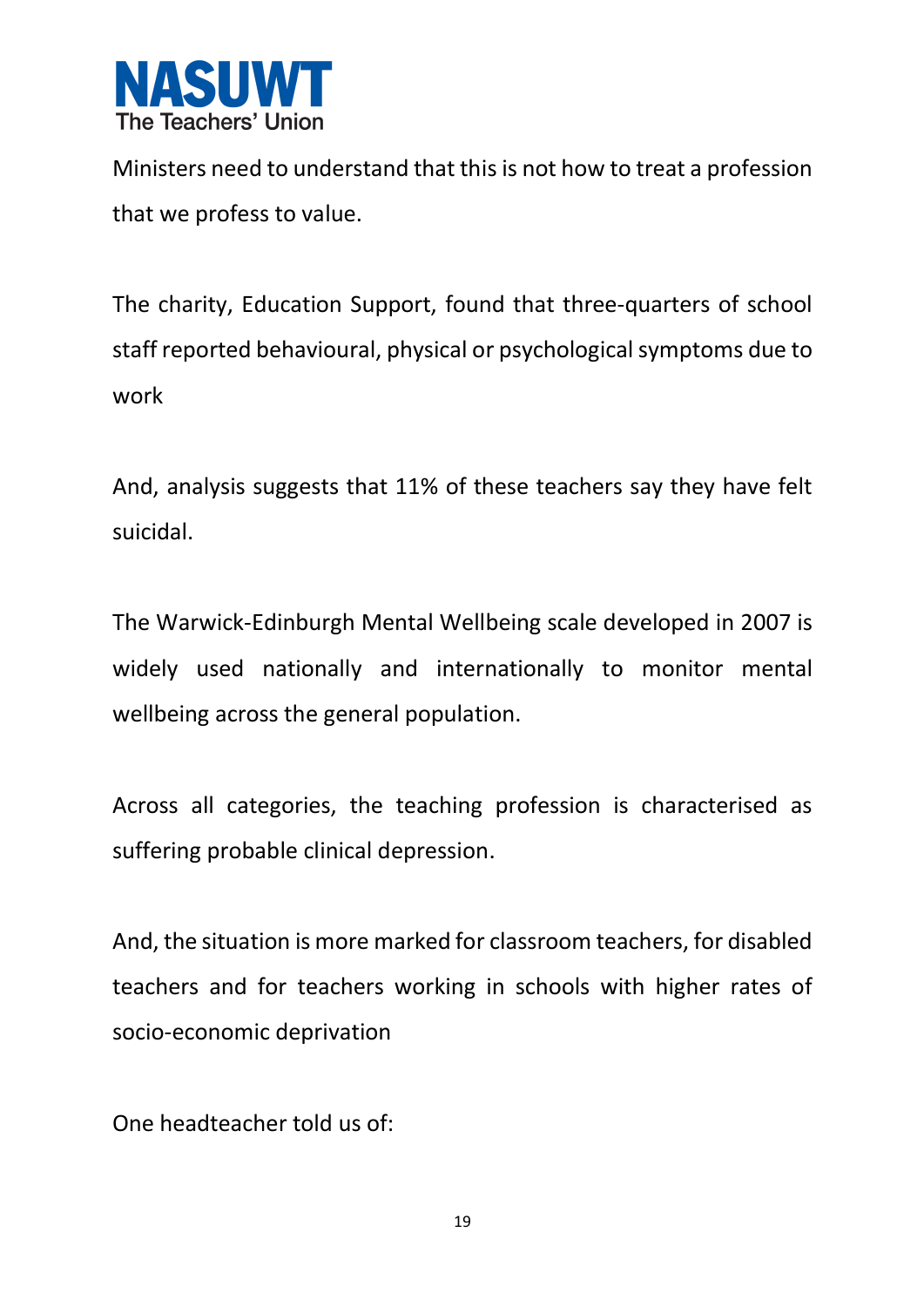

*"Panic attacks and stress"* she had experienced, caused by *"bullying from governors and from a toxic inspection."*

Another classroom teacher reported that she had been:

*"diagnosed with PTSD."*

Another said:

*"I have had to restart private counselling at great expense."*

And, the added stress and pressures on teachers are also impacting on children.

One teacher told us:

*"We have had numerous children who have attempted suicide who are still waiting more than a year for input from CAMHS; they are sent back to school for schools to support and we just don't have the personnel, training, capacity to do so."*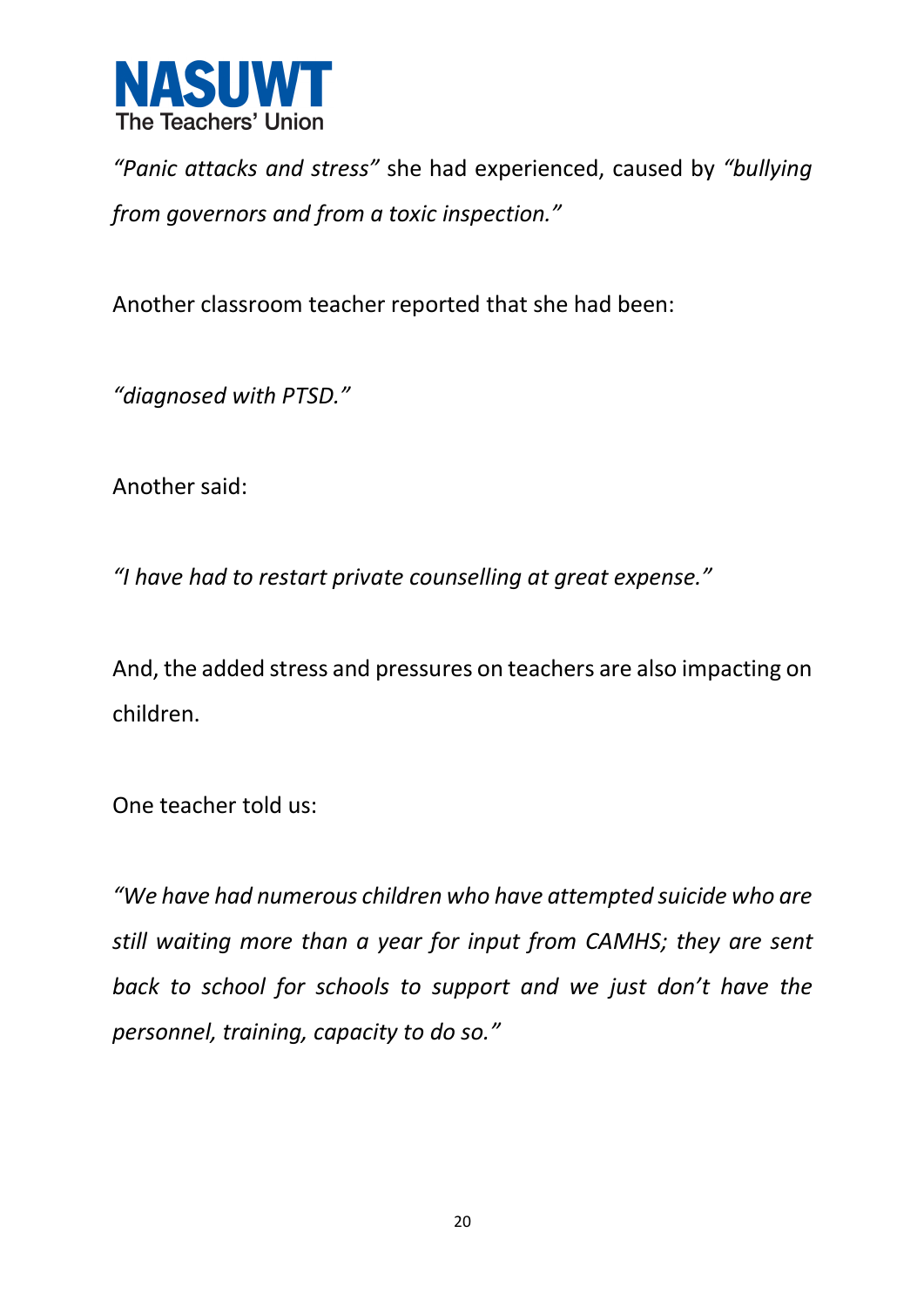

These stories are increasingly typical, and parents around the country should be as concerned as we are that these are the realities of schooling for their children.

Ministers need to wake up to these facts.

The Prime Minister promised that workplaces would be Covid-safe. This must remain a priority.

Restoring the morale and health of the profession must be the Government's number one priority if they want the best for children and young people.

Delivering world-class education for every child requires that our schools and colleges are world-class workplaces, too.

And, we will always work with good employers including through our Valued Workers Scheme.

But, let me also be clear: we will always take appropriate action against any employer – industrially or legally if necessary - when our members suffer harm, injury, bullying or discrimination at work.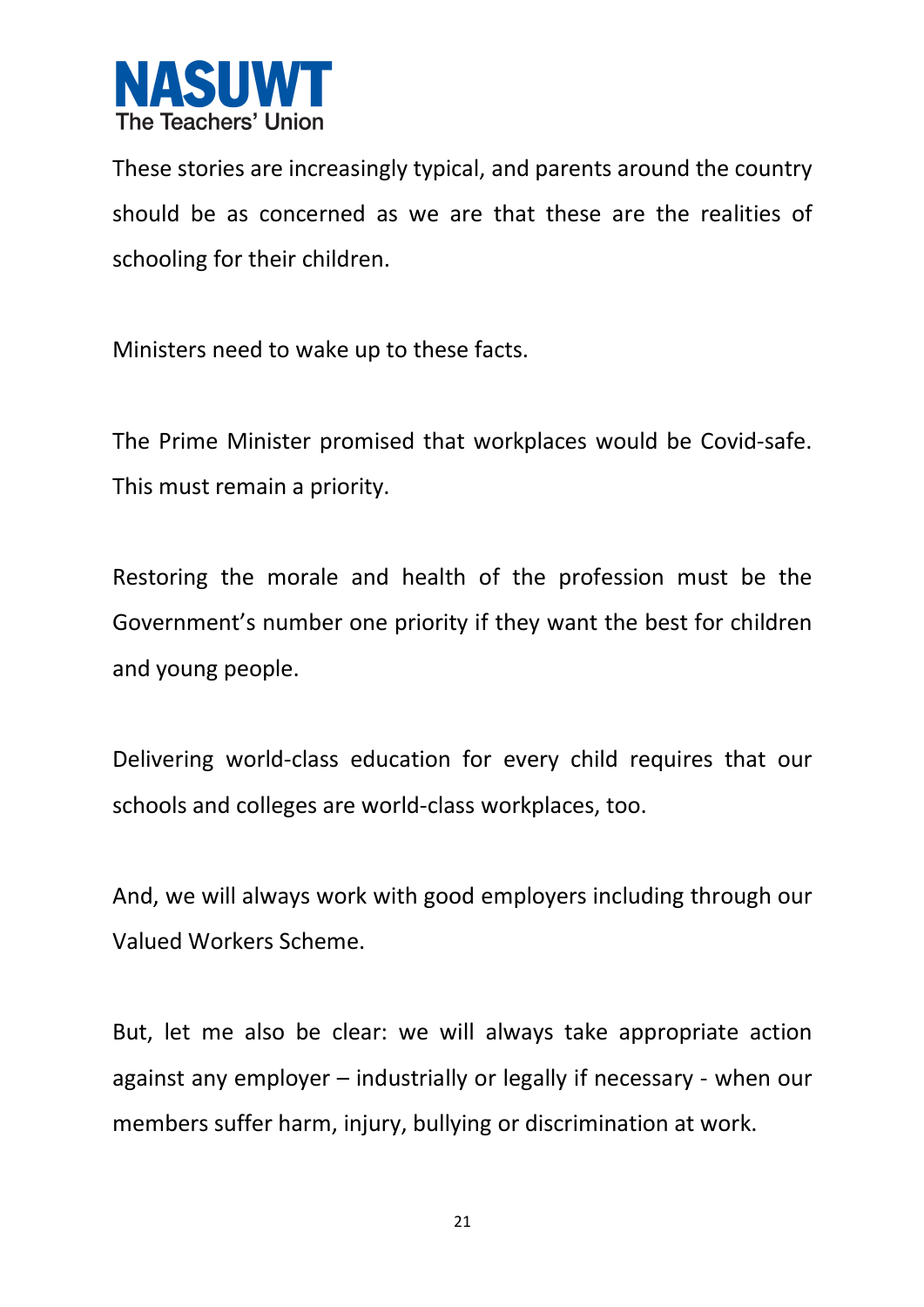

**And, we expect and demand that regulatory bodies like the HSE and EHRC also exercise in full their duty of care to teachers and headteachers.**

It was the NASUWT and the wider trade union movement that fought for these bodies to exist.

But, they have been missing in action – allowing unsafe employment practices and workplace discrimination to go unchecked.

All we say is: step up and do your job.

**But, it's not just excessive workload that is impacting on teacher wellbeing.**

Acrossthe board, teachers' pay has been slashed by at least 19% since 2010.

Supply teachers have been pushed to the brink of extinction after decades of assault on their pay and the failure of governments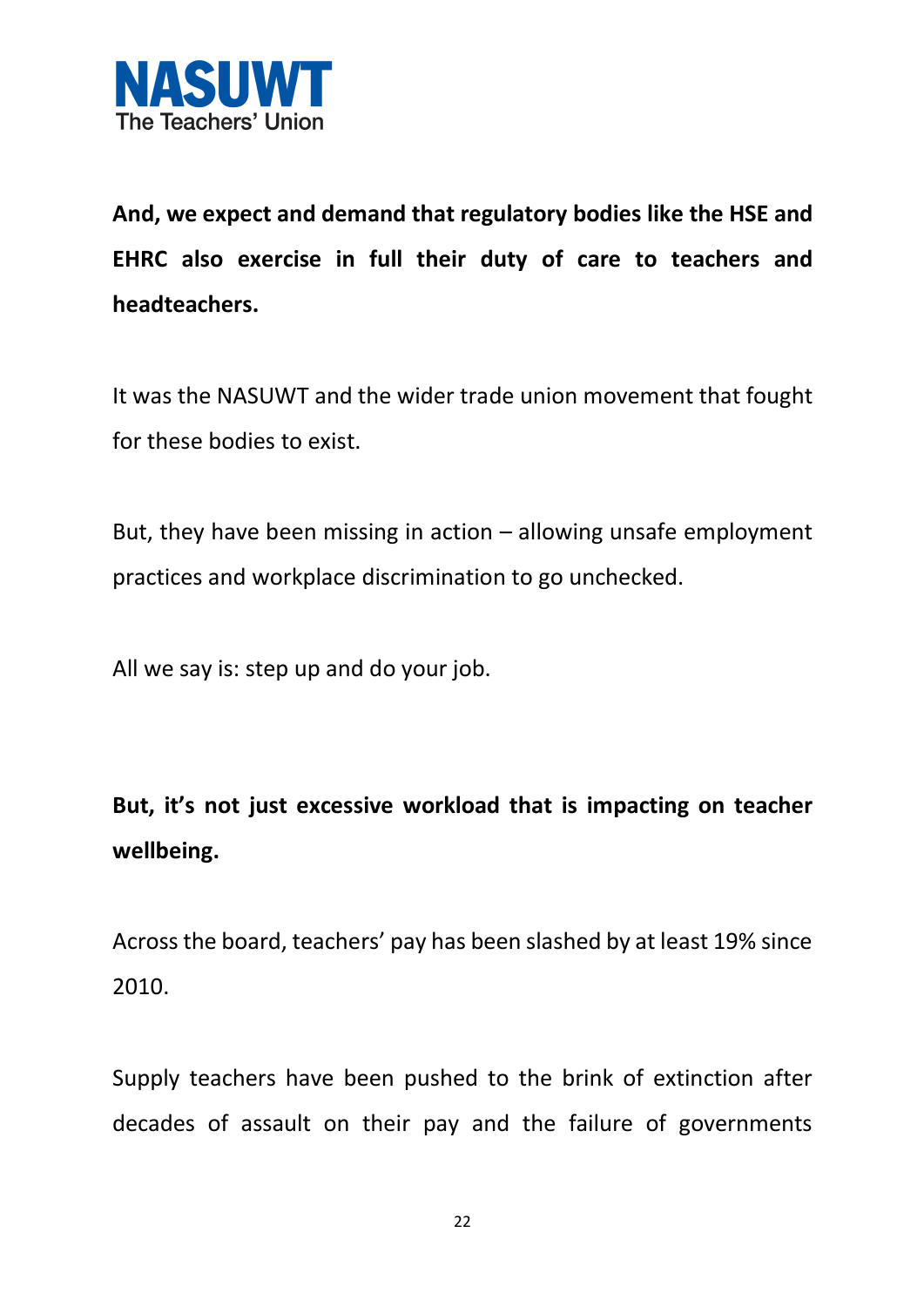

properly to regulate the profiteering agencies that now dominate the education landscape.

Many teachers are relying on credit cards, overdrafts and even food banks.

12% have taken a second job to make ends meet.

Two out of every three teachers report that they are worried about their financial situation and 22% are very worried.

And the cost of living crisis is still set to get even worse.

But, the response from the Government in Westminster has been pitiful.

Once again, they intend to break a general election promise – this time, their promise to raise teachers' starting salaries to £30,000 from this September.

And, in Scotland, Wales and Northern Ireland, teachers are also being taken for granted - losing out with below inflation or zero awards.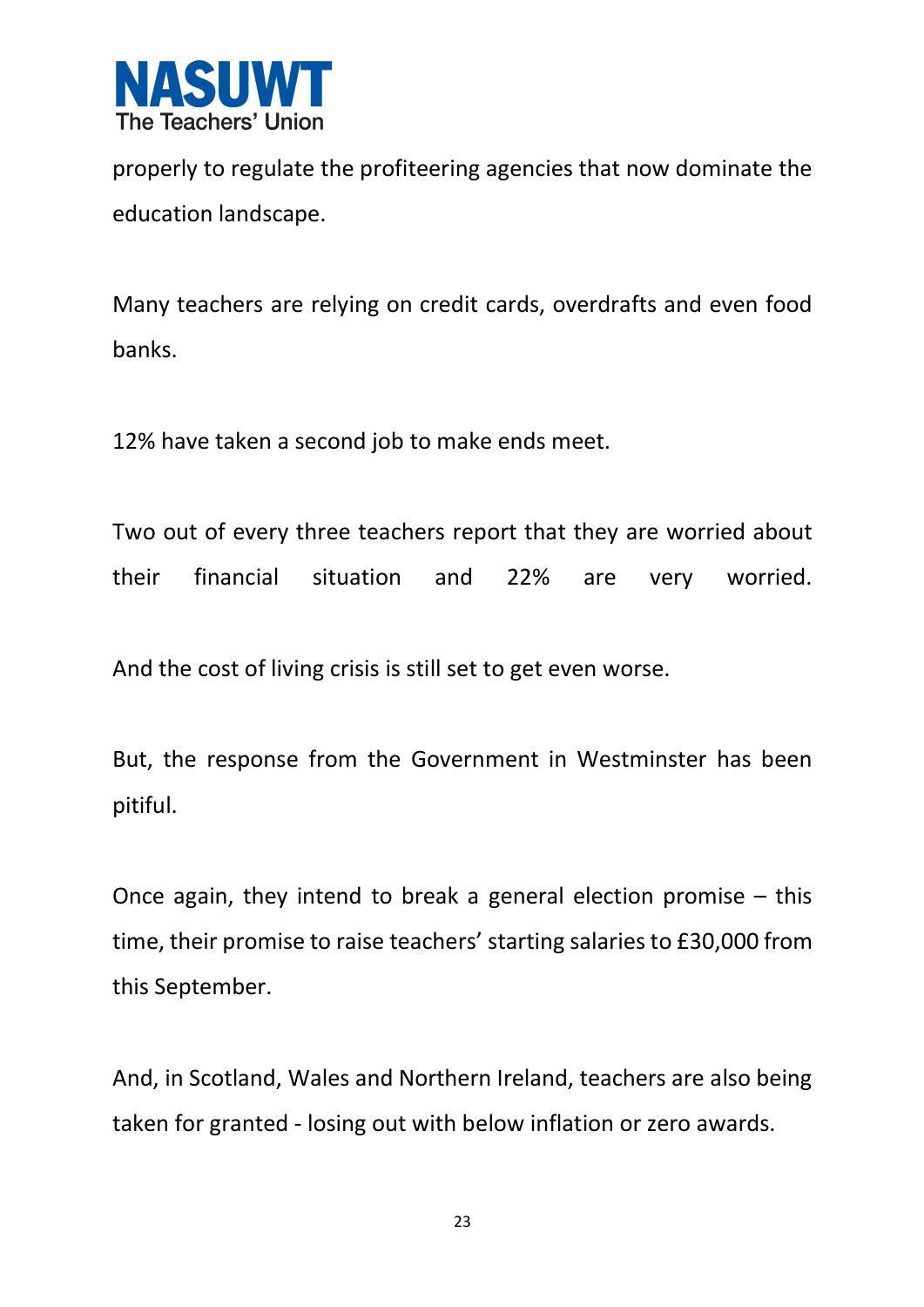

So, it is right that from this Conference, we put Ministers on notice as we demand a programme of pay restoration for all teachers – starting with our calls for a minimum 12% pay award from this September.

Nothing less will do.

If they can find the money to write off £8.7bn of debt from dodgy PPE procurement during the pandemic

If they can find the money to bail out failing academies to the tune of millions with no hope of ever seeing that money returned

If they can give lucrative contracts to companies like Randstad, and leave them to walk away without any penalty when they fail to deliver

Then, they can find more money for teachers and for education

Conference – you have delivered a clear message that Ministers must be held responsible for any disruption caused by their failure to deliver an immediate programme of restorative pay awards for teachers.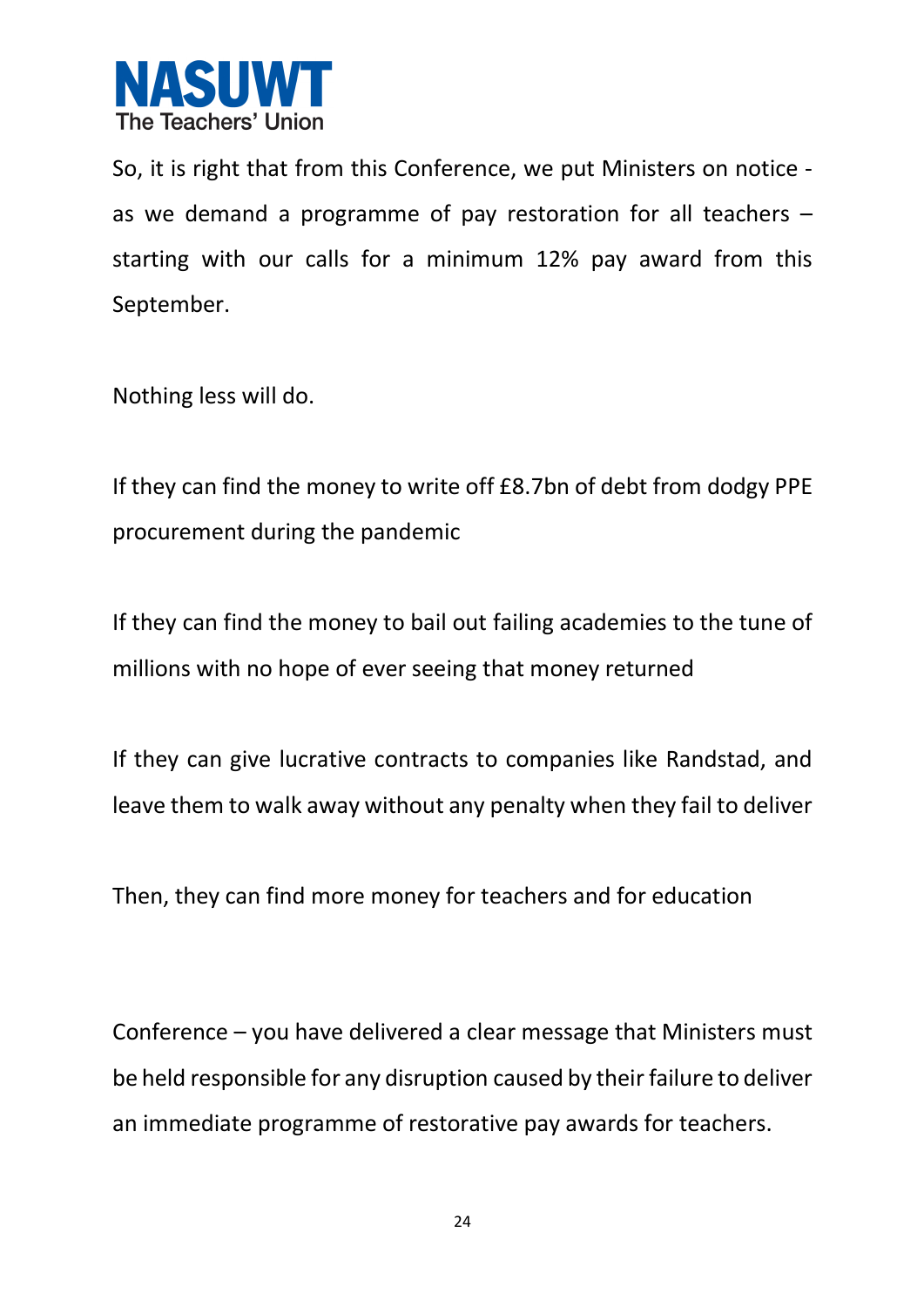

And, we won't cease until we secure a better deal for all of our members. And, if that means supporting our members with industrial action then so it will be.

## **Conference - ours is not the struggle of one day, one week, or one year.**

Ours is the struggle for fairness, decency and a better deal for teachers.

And, change will come when, together, we Organise to Win; when we:

- Collectivise;
- Speak out against unfairness and injustice at work.
- Take action to protect jobs, to defend our members' rights and to safeguard your wellbeing at work.
- Challenge discrimination and abuse by bad employers
- Stand to demand a decent standard of living, and the right to be treated with dignity and respect at work.